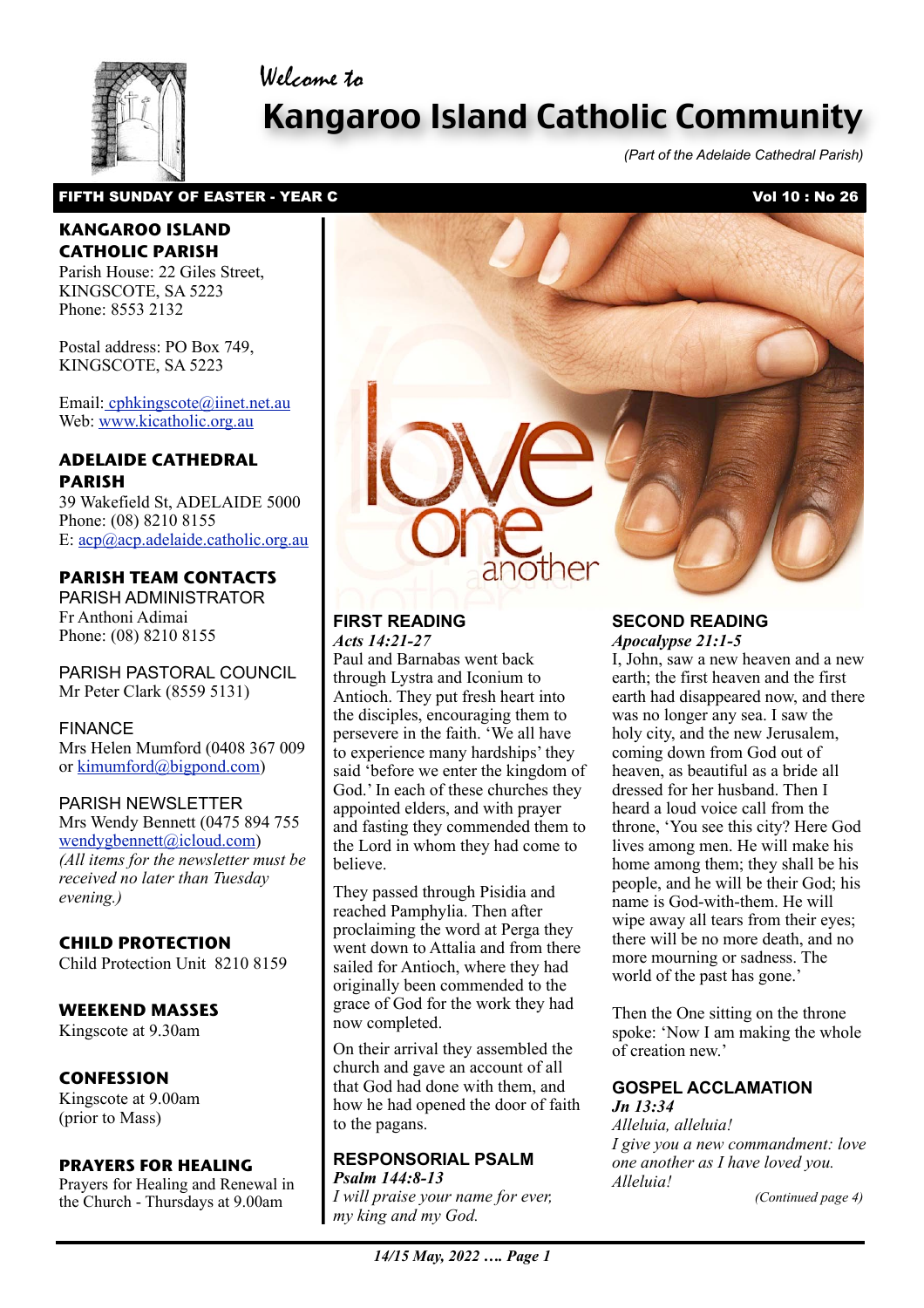

# **Bulletin Board**

## **PLEASE KEEP THESE PEOPLE IN YOUR PRAYERS**

**Sick:** Bill Roestenburg, Peter Weatherstone, Sue Semler, Joelle Davidson

**May anniversaries:** Bill Berden, Mary Bradley, Peter Bradley, Baby Burden, Henry Carslake, Bob Clare, Jaunito Cruz, Charles Darcy, Timothy Hamm, Lorraine Holohan, Brian Kildea, Mildred Lashmar, Anthony Lonzar, Peter Lonzar, Dorothy McMahon, John Reynolds, Vikki Reynolds, Fiona Smith, Ann Wallace, Sr Pauline Wallace, John Williams, Heather Willmott, Ross Wohling

**Recently deceased:** Jim Higgins, Marge Brown

*Please pray for all the faithful departed and may all our sick parishioners, relatives and friends know the healing love of Christ.*

-⊂¥≭⊹¥≨≔>

## **PARISH ROSTERS**

| <b>Comm</b>      | Reader             | <b>Cleaning</b> |
|------------------|--------------------|-----------------|
| $15/05$ S Semler | P Clark            | A Clark         |
| $22/05$ M Glynn  | L Grant            | C Berden        |
| $29/05$ A Clark  | K Hammatt C Berden |                 |

## **PRIEST ROSTER**

*(Often this roster changes if something unforeseen crops up)* 15/05 Fr Eldridge - St Francis of Assisi 22/05 Fr Iain Radvan 29/05 Fr Anthoni Adimai - Cathedral Parish

## **COVID RESTRICTIONS**

For the latest Archdiocesan restrictions please see page 4 of this bulletin. Please keep in mind the importance of social distancing and good hygiene practices.

#### **ANNUAL DIOCESAN COUNT OF ATTENDANCE**



The Archdiocesan Count of Attendance, which is used for pastoral planning and financial reporting, continues this weekend.

#### **PROPAGATION OF THE FAITH APPEAL**

This appeal will be held next weekend. Your donation assists the Catholic Mission in providing ongoing support for the pastoral and evangelizing programs of the Catholic Church.

#### **CATHOLIC SERVICES GET \$6 MILLION FUNDING BOOST**

The State Government has announced it will invest \$6 million into Hutt St Centre, Catherine House and Vinnies to help address homelessness in the city.

Hundreds of people are currently sleeping rough in the Adelaide CBD every night – the additional funding will assist vulnerable South Australians secure housing and a better life.

"We cannot, in good conscience, stand idly by and allow hundreds of vulnerable people to sleep rough – in doorways, on park benches and under trees – around the city each night," said Premier Peter Malinauskas.



Our heartfelt thanks to the willing volunteers who ensure a loving and efficient Parish and weekly Masses. We thank the Parish Council and Catholic Women's Guild, all our readers, commentators, administrators, projector operators, Covid Marshals and cleaners. A special thank you to Viv for her music, Cathy for her beautiful flowers, Anna for taking care of the gardens, Chris and Peter for caring for the Priests and the Parish House, Paul for holding healing prayers for the Parish every Thursday and last, but by no means least, Anita Gibbs who ensures that Sunday Mass runs smoothly.

#### **DIOCESAN SYNOD REPORT**

The Archdiocese hosted the pre-synod gathering and presented the diocesan synod report at The Monastery on Saturday April 30. The report highlights the various consultations that have taken place in the Archdiocese over

the past few years and the many voices of the Catholic community. It also presents a synthesis of the Diocesan Assembly and signals a commitment to a continued journey of synodality. The report, which will be sent to the Bishops Conference and directly to the Vatican, can be found at [www.adelaide.catholic.org.au](https://aus01.safelinks.protection.outlook.com/?url=http%3A%2F%2Fwww.adelaide.catholic.org.au%2F&data=05%7C01%7Clmcnamara%40adelaide.catholic.org.au%7Cd4231f51bf0344bd007a08da2ca2d066%7Cfe51d108d61d407cbcaaaab5af82a7ac%7C1%7C0%7C637871375039080314%7CUnknown%7CTWFpbGZsb3d8eyJWIjoiMC4wLjAwMDAiLCJQIjoiV2luMzIiLCJBTiI6Ik1haWwiLCJXVCI6Mn0%3D%7C3000%7C%7C%7C&sdata=1dhuFeYObxGhNRcYmEOn8nGWHdh7h9hzhhwk7z0PaAQ%3D&reserved=0)

#### **REFUGEE WEEK 2022** *Prayer Service*

An online Prayer service will be hosted by the Australian Catholic Migrant & Refugee Office and the Office for Justice, Ecology and Peace on June 20 2022 at 6pm (AEST). Register now at [https://bit.ly/](https://bit.ly/RefugeeWeek2022Prayers) [RefugeeWeek2022Prayers](https://bit.ly/RefugeeWeek2022Prayers).

#### **WALKING IN THE SPIRIT**  *National Prayer Pilgrimage for the Plenary Counci*l

People across the country are invited to participate in a national prayer pilgrimage as the Catholic Church in Australia prepares for the Second Assembly of the Fifth Plenary Council of Australia in Sydney from July 3-9. We pray for the Holy Spirit's guidance and grace for the members who will gather and also for ourselves and the Church, that we may have the courage to follow where God is leading us. For more information visit [www.plenarycouncil.catholic.org.au/](http://www.plenarycouncil.catholic.org.au/walkinginthespirit) [walkinginthespirit](http://www.plenarycouncil.catholic.org.au/walkinginthespirit)

## **FEDERAL ELECTION**

*Aust Catholic Bishops Conference* Read the Australian Catholic Bishops' 2022 election statement [Towards a Better Kind of Politics](https://adelaide.catholic.org.au/__files/f/125533/8.Towards%20a%20Better%20Kind%20of%20Politics%20FINAL.pdf) to help you reflect on the good you can do for the community by using your vote for the common good of all.

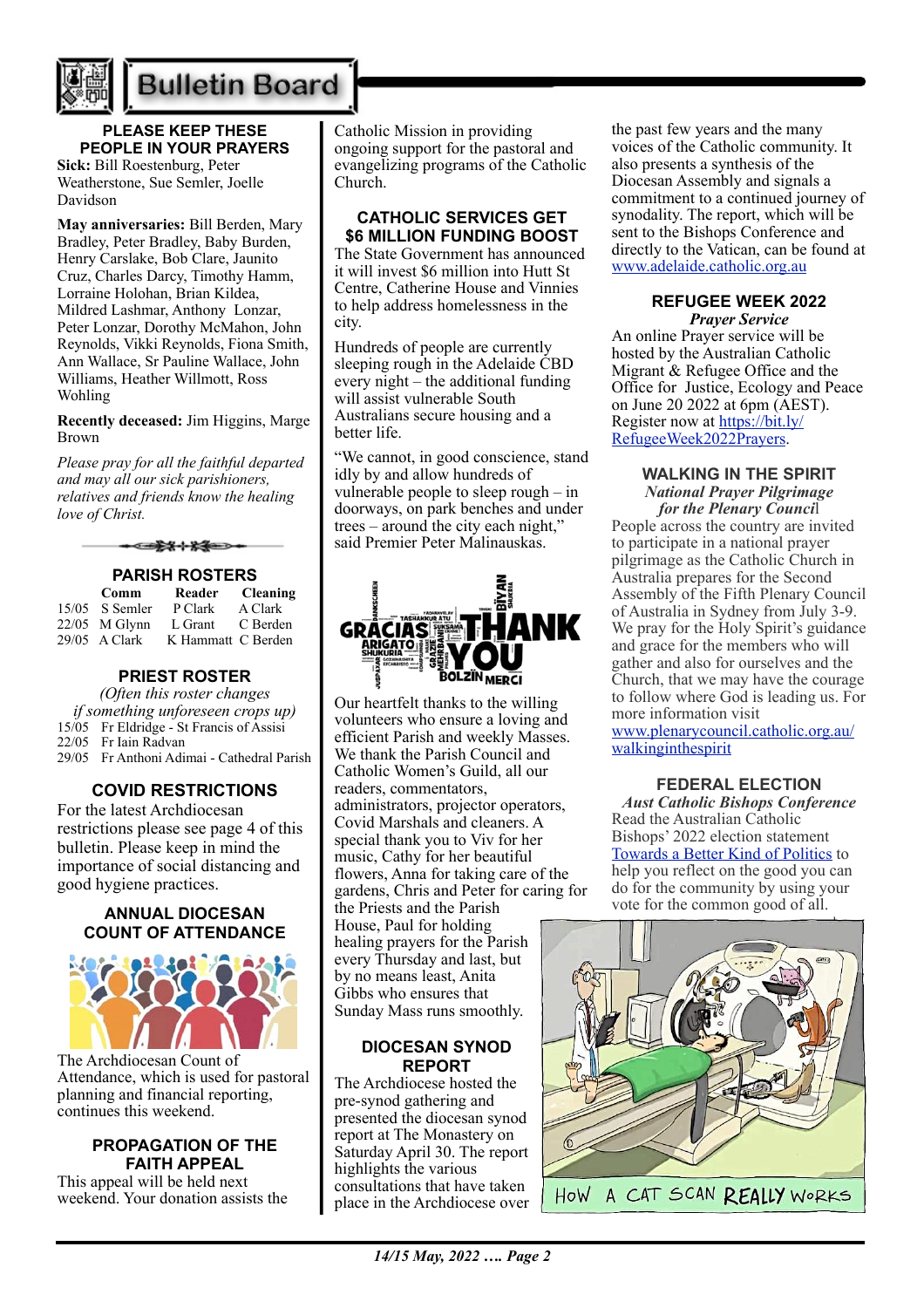

## **Ron Rolheiser column**

*Ronald Rolheiser, a Roman Catholic priest and member of the Missionary Oblates of Mary Immaculate. He is a community-builder, lecturer and writer. His books are popular throughout the English-speaking world and his weekly column is carried by more than sixty newspapers worldwide*

#### **SPIRITUALITY – A PLACE WHERE ALL BELIEVERS CAN COME TOGETHER**

Where can all of us believers come together beyond the divisions created by history, dogma, denomination, and religion? Where is there a place all people of sincere heart can find common ground and worship together?

That place is found in *the ecumenical and inter-religious pursuit of spirituality*, and our theology schools and seminaries need to create this place within their academic vision and structures.

What is spirituality as an academic discipline within our theology schools and seminaries? It has actually been around a long time, though under different names. In Roman Catholic circles, formerly it was handled piecemeal as *moral theology, liturgy, ascetical theology,* and as *mystical and devotional literature.* In Protestant and Evangelical circles (where, until recently, mystical and devotional literature were distrusted) there were courses on discipleship, worship, and Christian ethics.

So what is spirituality as an area of study? At the risk of a vast oversimplification, let me propose an analogy as a way of understanding how spirituality relates to theology and dogma. Spirituality is related to theology and dogma akin to how an actual game of sports is related to the rule book of



that sport.

For example, for the game of baseball there is a rulebook, one initially codified and then periodically amended through the many years the game has been played. To play the game today one has to stay within those rules. There is no game outside those rules. However, while these rules critically dictate the lines within which the game has to be played, *they are not the game itself.* They merely dictate how it is to be played and ensure that it is played in a fair manner.

In essence, that is the critical role of theology and dogma. They are the rule book for how we need to discern faith and religious practice as we live out our discipleship, if we are legitimately to call ourselves Christian. But, while they make the rules, *spirituality is the actual game*; it's how in actual practice we live out our faith and discipleship.

Thus, spirituality takes in morality and ethics, worship, ascetical theology, mystical theology, devotional theology, and everything else we do in living out our discipleship. Theology makes the rules, while spirituality tries to instill the motivation, the fire, the hope, and the practical guidance for the game itself, lived discipleship.

I offer this little apologia for spirituality as an academic discipline in view of affirming that spirituality is that place where believers can come together in a common heart beyond the long-standing divisions created by history, dogma, ecclesiology, and different notions of faith. Spirituality is a place where we can meet in a communion of faith that takes us (at least in that place and moment) beyond our different histories, our different denominations, our different religions, and our different notions of faith.

I know this is true because I have seen and am seeing it first-hand. *Oblate School of Theology*, where I teach, has an *Institute of Contemporary Spirituality* in which I see Roman Catholics, Protestants, and Evangelicals of every persuasion studying together, searching together, and praying together in a way that denominational differences simply don't enter into. Everyone,

irrespective of denomination, is searching for the same things: What does it mean to be a disciple of Jesus today? How does one genuinely pray? How do we sustain faith in a secular world that so easily swallows us whole? How can we pass our faith on to our own children? How can we be both prophet and healer in our bitterly divided world? What is a faith-based response to injustice? How does someone age and die well? What insights and grace can we draw from the deep wells of Christian mysticism and hagiography to help guide our lives?

Everyone has the same questions, and everyone is searching at the same places.

Denominationalism recedes when spirituality takes over.

Moreover, this doesn't just pertain to being together beyond the differences of denominations among Christians; the same holds true vis-a-vis our separation from other world religions. The questions we are grappling with as Christians are the same questions that Hindu, Buddhist, Islamic, Taoist, and other believers are grappling with, and they are looking to us for help even as we are looking to them for help. In spirituality, Christians learn from Sufi Islamic mystics, even as Islamic believers delve into Mariology and Christian mysticism. Buddhist, Hindu, and Taoist believers pick up the *Spiritual Exercise of St. Ignatius*, even as Christians learn from various Buddhist and Hindu methods of meditation.

Jesus assured us that in God's house there are many rooms. Spirituality is one of those rooms. Spirituality is the room where all who are caught-up in a common need, common search, and common hope, can bracket for a time their denominational and religious differences and search together.

Don't get me wrong, this doesn't take away with our differences; but it gives us a place where we can be in a community of life and faith with each other, beyond those differences.

*You can read, or download, Ron Rolheiser's weekly columns from his website at: [www.ronrolheiser.com](http://www.ronrolheiser.com)*